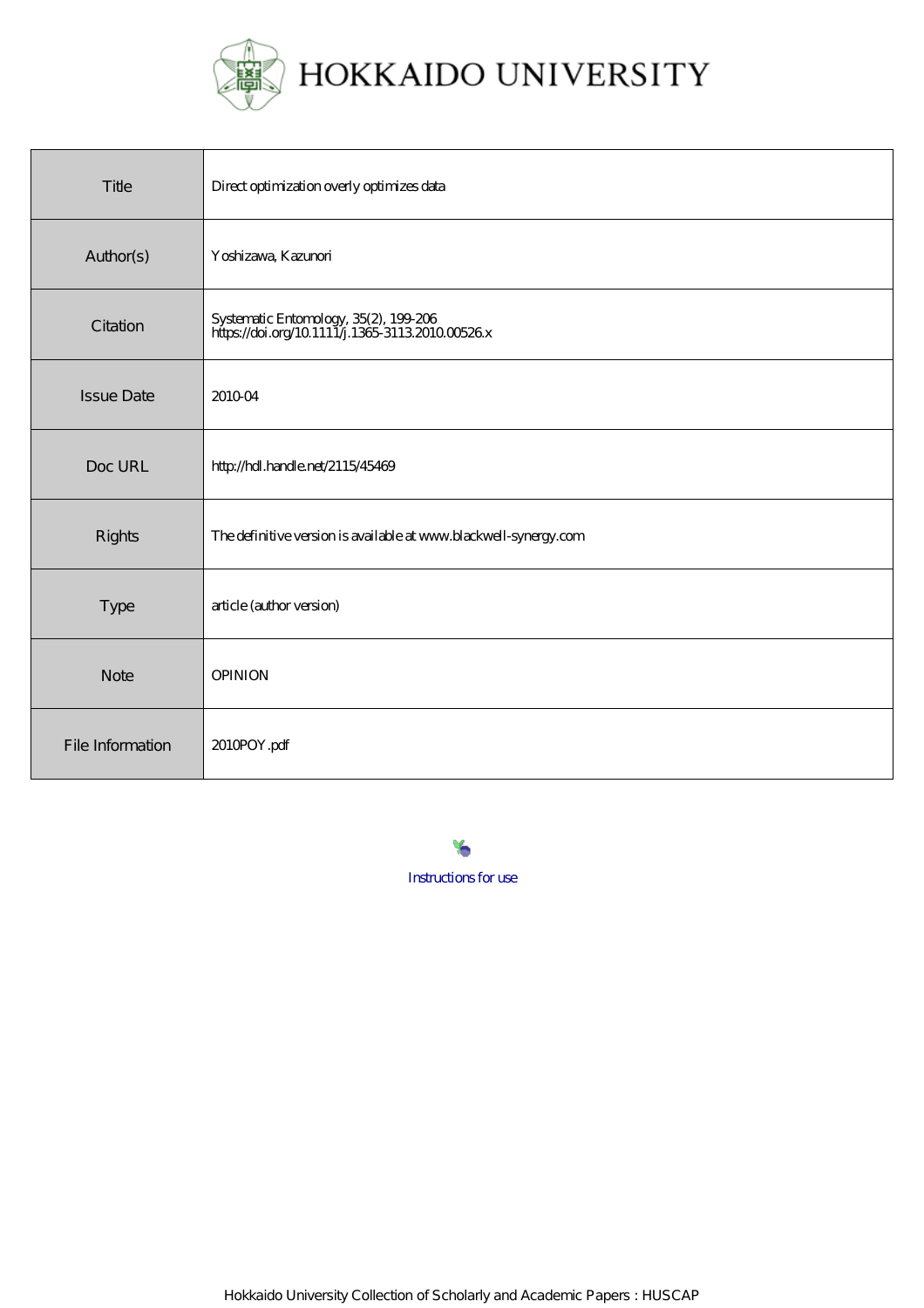#### OPINION

#### **Direct optimization overly optimizes data**

Kazunori Yoshizawa

Systematic Entomology, Hokkaido University, Sapporo, Japan

Correspondence: Systematic Entomology, Graduate School of Agriculture, Hokkaido University, Sapporo, 060-8589, Japan. E-mail: psocid@res.agr.hokudai.ac.jp

#### **Introduction**

Direct optimization is a criterion that recognizes sequence alignment and tree search as a single epistemological problem, which is performed simultaneously. When multiple datasets are analyzed under the direct optimization criterion, all data partitions are combined and optimized simultaneously along with the same tree topology (Wheeler & Hayashi, 1998; Wheeler, 2003). Each data partition of the combined data is independent in the sense that the homologies are not shifted between partitions, but every data partition has the potential to influence the optimizations of other partitions (Simmons, 2004). The criterion has been adopted mainly for analyses of DNA sequences but has been adopted also for behavioral (Robillard et al., 2006) and morphological (Agolin & D'Haese, 2009) characters for which homology assessment between taxa is ambiguous (dynamic homology). *Systematic Entomology* has published many important contributions to insect systematics partly or fully based on the direct optimization criterion, with little or no discussion of the procedures and methodological assumptions (Edgecombe et al, 2002; Hebsgaard et al, 2004; Robertson et al., 2004; Whiting & Whiting, 2004; Damgaard et al., 2005; Jarvis et al., 2005; Schuh et al., 2009; Kehlmaier & Assmann, 2010).

One of the most important contributions to systematic entomology based on the direct optimization criterion is by Terry & Whiting (2005a), who provide new insights into very poorly understood phylogenetic relationships among orthopteroid insect orders. Among the many gene sequences presented in the paper, the 18S sequence of *Zorotypus hubbardi* (order Zoraptera: AY521890; voucher BYU\_ACZO001) was used subsequently by Xie et al. (2009), who analyzed its secondary structure. This showed that the 18S of Zoraptera had similar secondary structure to that of other insects. In contrast, previous studies had shown that 18S of zorapterans contains unusual evolutionary motifs including modifications of secondary structure (Kjer, 2004; Yoshizawa & Johnson, 2005). The sequence was used here as a BLAST search (http:// blast.ddbj.nig.ac.jp/: Sept. 24, 2009), but the search returned no other 18S from Zoraptera, not even two other 18S known to be from the same species, among the top 10,000 hits*.* Pairwise similarity between this peculiar sequence and the other 18S sequences from *Z. hubbardi* (DQ013288, AY521892) was 73-76% [In the original publication AY521892 was labeled as *Z. snyderi.*] In contrast, BLAST search using 28S from the same sample (BYU\_ACZO001: AY521823) returned 28S of *Z. hubbardi* (AY521825) and *Z. snyderi* (AF354702) as the highest matches (99%). Furthermore, the peculiar zorapteran 18S sequence showed its highest match (97%) to 18S of *Tagalina*  sp. (AY521838), an earwig (Dermaptera). The hypervariable region (E23\_3 of Xie et al., 2009) of AY521890 shared a couple of unambiguously alignable regions (≥ 15 bp each) with dermapterans, but not with other zorapterans (see Supporting Information SI). This evidence shows that the peculiar 18S sequence of *Z. hubbardi* may be a contaminant. Use of contaminant sequence is a serious problem, but this contaminant sequence seems to illuminate a peculiar behavior of the direct optimization method (Wheeler, 2003) and the software package implementing the method, POY (Wheeler et al., 1996-2003; Varón et al., in press).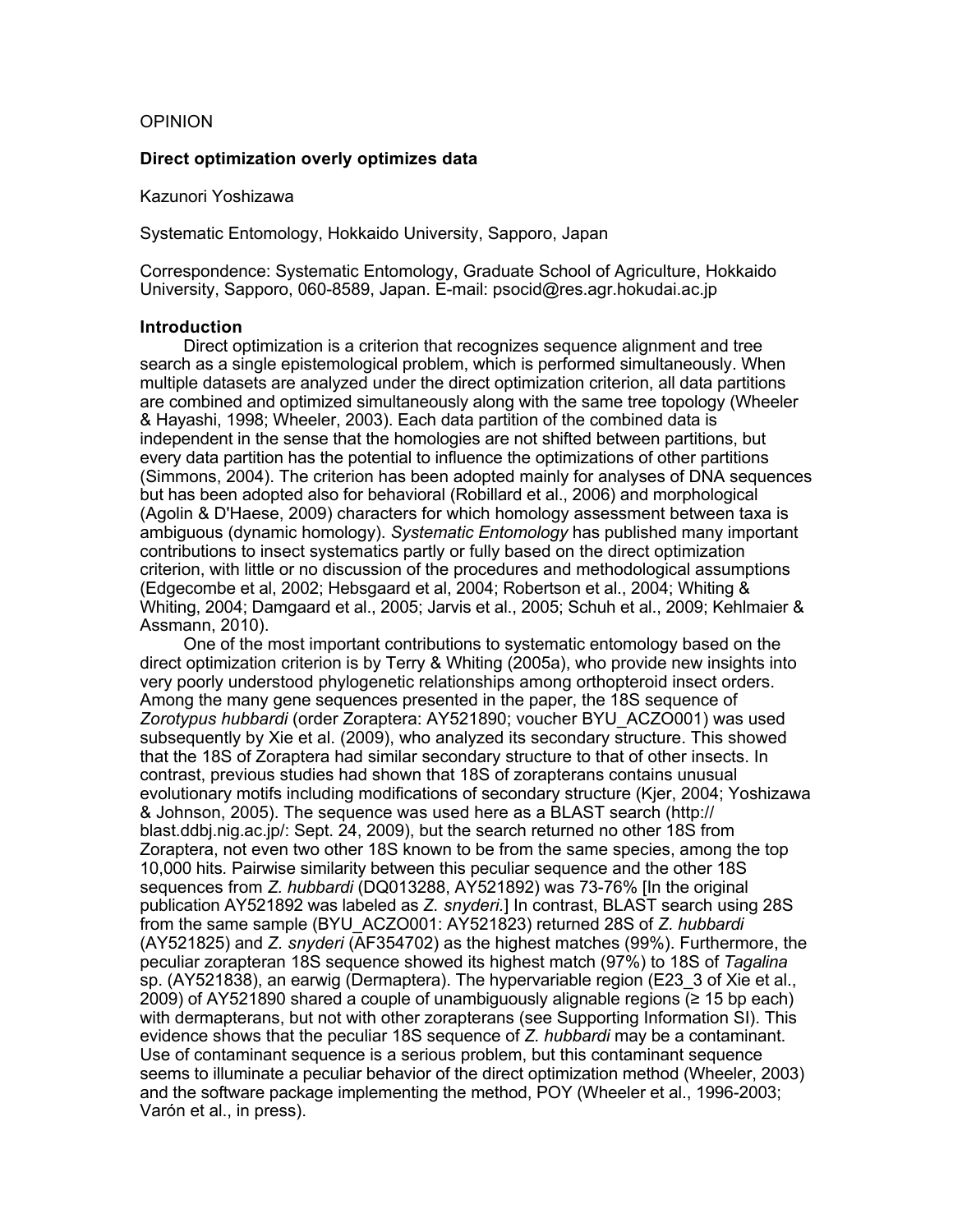Terry & Whiting (2005a) used the combined 18S rRNA, 28S rRNA and Histone 3 gene loci as well as morphology. POY analysis of the combined data extracted signals from 18S supporting the monophyly of Zoraptera (partitioned Bremer support value: PBS 3). In contrast, in the recovered tree derived from a Clustal alignment, PBS from 18S for Zoraptera has an extremely negative value (-25). In comparison, there was significant support from 28S (PBS 49), Histone 3 (PBS 17) and morphology (PBS 33). Clustal alignments can be problematic also with data containing many insertions/deletions (Golubchik et al., 2007), but considering the contaminant zorapteran 18S sequence, the resulting PBS values from the Clustal alignment are more reasonable than those estimated from the POY analysis.

Among the data partitions, morphology, Histone 3 and some conserved regions of the18S and 28S sequences were pre-aligned manually and not allowed to change homology statements during the direct optimization (Terry & Whiting, 2005a). If the 28S and Histone 3 of zorapterans were extracted, amplified, sequenced, and edited correctly, the pre-aligned regions of these genes probably contained strong signals for the monophyly of Zoraptera, as indicated by PBS. Furthermore, morphological data were coded as constant throughout each order such that the morphological data contained very strong signal for the monophyly of each order. When all data are combined and optimized simultaneously under the direct optimization criterion, the signals from each partitions can influence the homology statements of other partition (Simmons, 2004). Therefore, it is likely that the contaminant 18S was forced to homologize with the other included zorapteran 18S sequences. As a result, pseudo-signal support for a monophyletic Zoraptera would be recovered by POY from the highly variable regions of the contaminant 18S. Much of 18S is invariant among insect orders, whereas some hypervariable regions are essentially randomized (Whiting, 2002; Xie et al., 2009). The signal from the 18S loci supportive of zorapteran monophyly suggests that, using POY, positive signal for the tree may be extracted even though non-homologous sequence has been included (Simmons, 2004).

This supposition seems to be supported from other tests. Using the deep orthopteroid phylogeny data, Terry & Whiting (2005b) compared the ILD values of alignments, a value to quantify incongruence among data partitions (Mickevich & Farris, 1981; Wheeler & Hayashi, 1998), obtained by POY under various parameter settings. They obtained the highest congruence between gene and morphology partitions when the gap: transition: transversion ratio was 1:1:1, which is the cost matrix finally employed for POY analysis of deep orthopteroid phylogeny by Terry & Whiting (2005a). In analyzing the effect of the gap and gap-extension cost parameters in POY, Kjer et al. (2007) also found an unambiguous sharp optimal peak at gap cost: gap-extension cost of 1:1. In contrast, under high gap costs (approximately > 10), the ILD values of implied alignments produced by POY became significantly worse (Terry & Whiting, 2005b). These results are suggestive because, when the cost of a new gap is low, gaps can be inserted at preferred sites quite freely. It appears that minimization of incongruence under low gap cost parameters could artificially maximize pseudo-homology within the alignment. In their examination of the ILD values of alignments resulting from Clustal under various parameter settings, Terry & Whiting (2005b) identified a dramatic decrease in congruence under a gap insertion cost of 1 and low transversion weights. Although parameter settings for POY and Clustal cannot be directly compared (Terry & Whiting, 2005b), this parameter area for Clustal is close approximation to the 1:1:1 setting in POY.

In this paper, I test the behaviors of POY and Clustal to clarify the above mentioned predictions. The performances of POY and Clustal have been compared previously by Ogden & Rosenberg (2007) based on substantial simulation data, which showed that Clustal produces a more accurate alignment in most cases. In a different approach, I employ a random-sequence-based test to examine the behaviors of these two programs. Based on the results from the random sequence test, I also evaluated a previously published implied alignment produced using POY.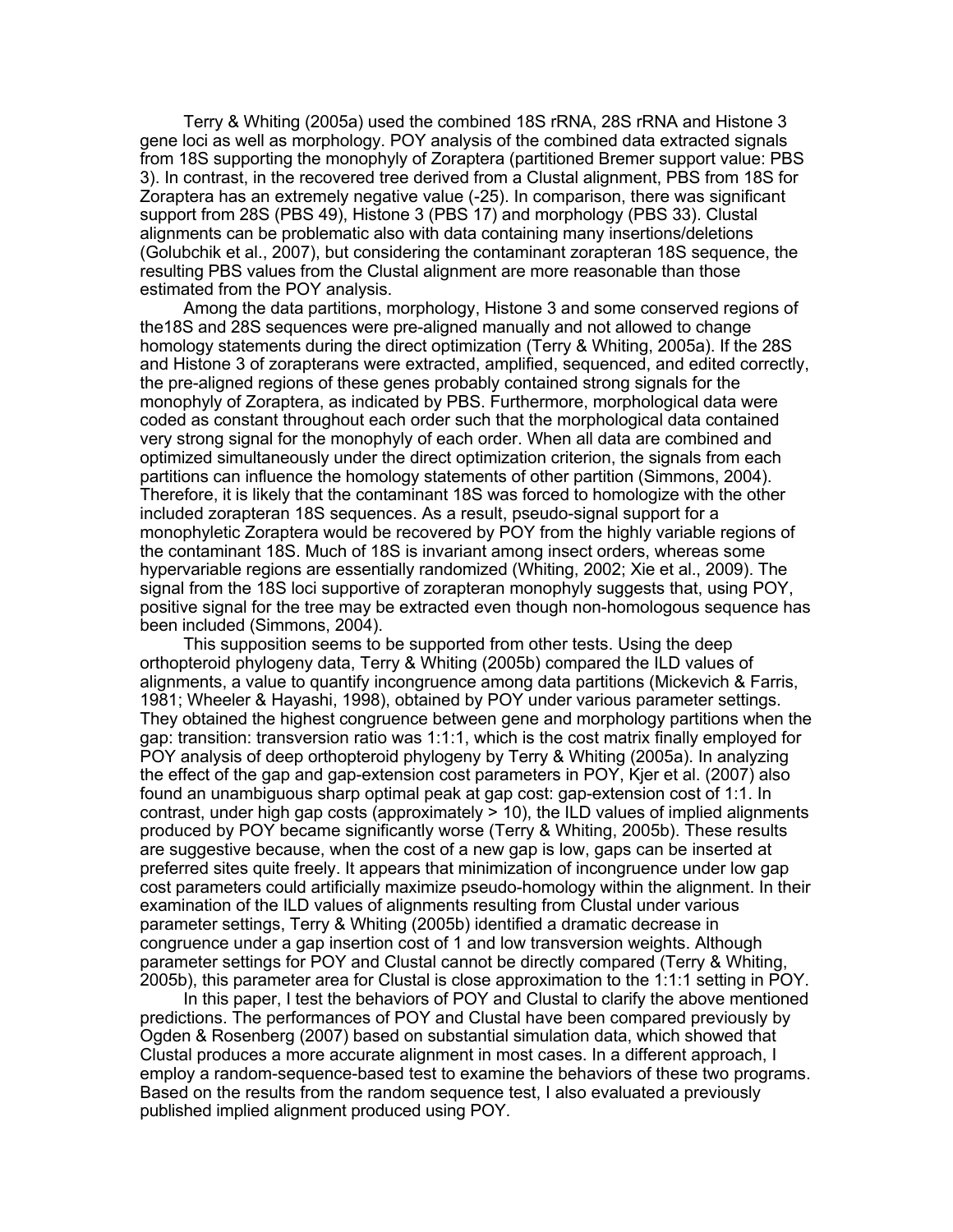#### **Materials and Methods**

For the test of random sequences, I generated 15 x 1000 bp random sequences with equal base frequencies using MacClade (Maddison & Maddison, 2000). The artificial random sequences were appended to the data (17 taxa) presented in Yoshizawa (2004) (= the real data) and then the entire artificial partition (including two empty taxa) was randomized using the Shuffle option in MacClade. By this means, gaps (about 12% of the total data) were distributed randomly within the data to produce random sequences with length variation (857-907 bp). These were aligned/analyzed using ClustalX version 2 (Larkin et al., 2007) and POY version 4 (Varón et al., in press). For ClustalX, alignments were performed under two parameter settings: 1) the default setting; and 2) gap opening cost = 1, transition weight = 0. These settings were selected because Terry & Whiting (2005b) identified extreme data incongruence under the latter setting, whereas the default setting led to ILD scores not significantly different from the lowest ones found (at gap opening=50, transition weight=0.9). In POY, 10 TBR replicates with default search strategy were performed with gap: transition: transversion = 1:1:1, the best parameter setting identified by Terry & Whiting (2005b), and with 15:1:1 as an approximation to the default parameter setting of Clustal. Analyses were performed on the random data alone and combined with the real data. The alignments produced by POY and Clustal were analyzed using PAUP\* 4.0b10 (Swofford, 2002) with TBR branch swapping. If an analysis identifies strong phylogenetic signal from the random sequences, then the alignment under those parameter settings is considered to be problematic because random data should contain no phylogenetic signal beyond what could be expected to occur by chance alone.

Further, I sought to examine the behavior of POY using a previously published data set. Unfortunately, the implied alignments of Terry & Whiting (2005a) were not available from either the given URL or their lab website (final confirmation on Dec. 25, 2009). Thus the implied alignment from a molecular phylogeny of robber flies (Bybee et al., 2004) was downloaded instead (from the website of the same research group: http:// whitinglab.byu.edu: accessed on Nov. 30, 2009). I selected this data set because it was subdivided clearly into conserved and variable regions by the authors. These data contain sequences of 16S, 18S, and 28S rDNA and COII (a total of 4906 characters) subdivided into 55 blocks. Character blocks 11-16 (16S), 31-36 (18S), and 50-54 (28S) correspond to variable regions which were optimized as unfixed blocks using POY at the 1:1:1 parameter setting (Fig. 3, bottom). Based on the implied alignment, I prepared three data sets: a full data set containing both conserved and variable blocks (4906 characters), a variable data set containing the variable data blocks only (blocks 11-16, 31-36, and 50-54; in total 923 characters), and a conserved data set containing the conserved data blocks only (3983 characters). These data sets were analyzed under the parsimony criterion using PAUP\* with 100 random starting trees and TBR branch swapping, with the gaps treated as a 5th character state in accordance with Bybee et al. (2004). The extent of gaps in each aligned sequence and the consistency (CI) and retention indexes (RI) of estimated trees were calculated using MacClade. PBS values were calculated using TreeRot v.3 (Sorenson & Franzosa, 2007).

### **Results and Discussion**

#### *Random Data Test*

Bootstrap consensus trees (100 replicates) estimated from the real data (MP and NJ) and from the aligned random data (MP) are shown (Figs 1-2). Gaps were treated as a 5th character state, but congruent results were obtained when gaps were treated as missing data. MP and NJ bootstrap trees estimated from the real data as presented in Yoshizawa (2004) were fairly well resolved and almost concordant with one another (Fig.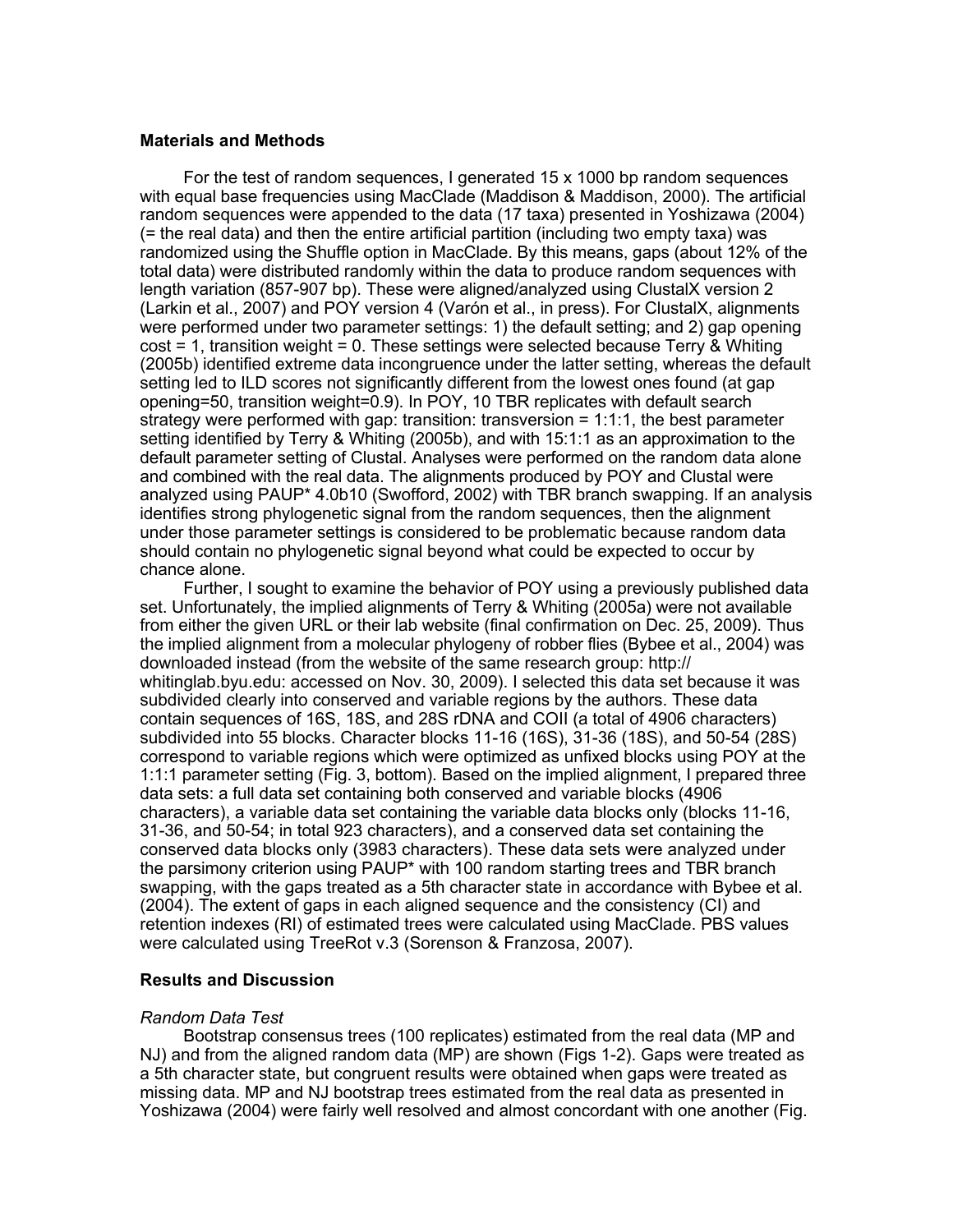1, top). When the random data were aligned with the real data (Fig. 1, middle and bottom), both Clustal and POY under different parameter settings recovered pseudo-signals from the random data that are congruent with the real data. This result shows that, under all situations examined here, the actual alignment of randomized regions is affected by the signal in well-aligned regions (Simmons, 2004). Importantly, more pseudo-signal was extracted under lower gap cost settings. Contrary to the behavior identified by the ILD score (Terry & Whiting, 2005b), POY and Clustal behaved similarly for the random data at low gap cost settings, but POY with setting 1:1:1 recovered a much stronger signal: a fully resolved tree, perfect congruence with the real data, and all branches with 100% bootstrap values.

I then generated four additional random data sets and analyzed them by POY at 1:1:1 setting. In all cases, POY resulted in fully resolved and fully supported trees with high congruence with real data (with three minor exceptions: SPI2+3 became paraphyletic with respect to SPI1+COR in data 2; SEX1+2 became paraphyletic with respect to MED in data 3; SPI1 clustered with MAJ in data 5: trees not shown but available online). This result clearly shows that any poorly aligned, homology-ambiguous data may adhere to consistent data partitions when combined and aligned simultaneously under low gap costs, and the effect is stronger for direct optimization (Simmons, 2004).

Trees recovered from the random data analyzed independently are shown in Fig. 2. These trees are not congruent with those obtained from the same random data aligned with real data, but resolution and support for the trees was higher under low gap costs. This shows that the stochastic similarities among random sequences also greatly affect the final alignment under low gap cost. Again, the effect was stronger for direct optimization (all branches received 100% bootstrap support) than for Clustal.

#### *Empirical Data Test*

Parsimony analysis of the full robber flies' data set (conserved + variable) yielded a well supported tree (Fig. 3, top-left, black: all branches received ≥84% bootstrap support). However, when the conserved blocks were analyzed independently, the data yielded only a weakly supported tree (Fig. 3, top-right: many deep branches received <50% bootstrap support). In contrast, the variable data blocks analyzed independently yielded a tree that agreed exactly with the tree estimated from the full data set (Fig. 3 topleft, red). Furthermore, bootstrap values show that the variable blocks contain a stronger signal than that of the full data set (Fig. 3). The PBS values also show that the variable blocks generally contain more signal than the conserved blocks, except for some branches strongly supported by the conserved blocks alone. At three branches, the conserved blocks even contain no or sometimes negative signal for the tree from the full data set. There are some differences in topology between trees estimated from the conserved and variable/full blocks, too (indicated by green lines). This shows clearly that the topology from the full data set relies highly on the ambiguously aligned variable blocks, and conserved blocks actually contain little signal in resolving deep branches.

In contrast to the random data, the aligned variable blocks may contain real phylogenetic signal. However, the aligned random sequences shows that POY at the 1:1:1 setting could produce highly congruent alignments even from random sequences, by filling 58.5-60.0% of each sequence with gaps. As shown in Fig. 3 (bottom), an implied alignment of the variable blocks produced by POY also contains a huge numbers of gaps, which occupy 53.4-68.8% of each sequence. The proportion of gaps within the empirical data matrix exceeds even that produced from the random sequences. Therefore, uncertainty of the aligned variable blocks seems to be not significantly different from that of the aligned random sequences. In addition, CI and RI values calculated from each data set show that the conserved blocks contain more homoplasy than is contained in the variable blocks (Fig. 3). It is improbable that the ambiguously aligned regions contain more and clearer phylogenetic signal than the well-aligned regions, and strong signal extracted from such unreliable alignment should be regarded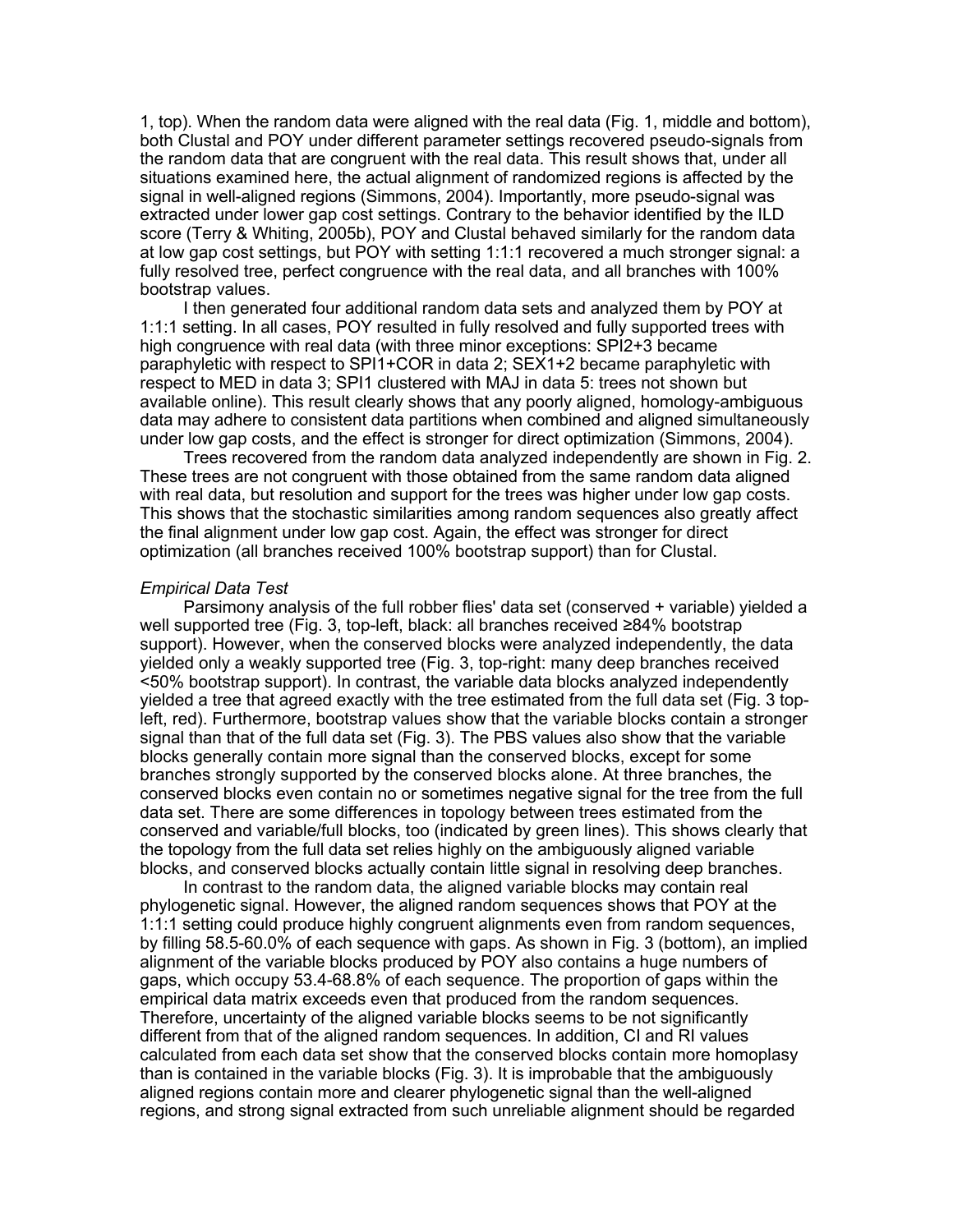as artifacts.

#### **Conclusion**

The present examination shows that the alignment of highly variable regions under low gap cost setting is problematic for both POY and Clustal because it likely provides artificial maximization of pseudo-homology within the alignment. Especially, the bias for specific topology seems to be more pronounced when using direct optimization (Figs 1-2: Simmons et al., 2008; Wheeler & Giribet, 2009), probably due to repeated reciprocal refinement of the alignment and the tree (Wheeler et al., 2006a).

If the variable regions are aligned together with conserved regions, then the bias could emerge in two ways. When the conserved regions contain only weak phylogenetic signal, stochastic similarities within the variable regions strongly affect the final alignment. This type of bias can emerge even if the variable regions are aligned independently at a low gap cost setting (Fig. 2). As a result, aligned variable sequences may provide a high amount of pseudo-signal which could even mask any weak true signal contained in the conserved regions (Fig. 3). Alternatively, when the conserved regions contain significant phylogenetic signal, the variable regions will play as adherents of the conserved data (Fig. 1: Simmons, 2004) even if the variable regions contain no or even contradicting phylogenetic signal. The adherent bias is especially problematic when data set contains heterogeneous sequences.

Incongruence among data partitions can be produced not only by contamination but also by evolutionary factors, such as gene introgression (Sota & Vogler, 2001; Bossu & Near, 2009), recombination (Sota & Sasabe, 2006), or lineage sorting (McCracken & Sorenson, 2005). Such real phylogenetic incongruence will be hidden by direct optimization of multiple genes. The ILD or other congruence-based scores (Wheeler et al., 2006b) in particular will mislead in selecting optimal alignment parameters, because parameters providing greater artificial congruence (= low gap cost) would be preferred. In fact, the problematic 1:1:1 setting has been selected as the best parameter setting in a majority of POY analyses (Ogden & Rosenberg, 2007). Despite this, Wheeler & Hayashi (1998) state "Only this method of analysis [= a combination of congruence test and direct optimization] offers the optimality of character congruence and the complementarity of total evidence (p. 188)". Can we consider such a method optimal and complemental ?

In addition, during direct optimization, each nucleotide position is treated as a separate unit, and alignments of base pairs are allowed to change in any preferred way without regarding any independent knowledge about sequence evolution or structure (Rieppel, 2007; Morrison, 2009b). Wheeler & Giribet (2009) state that "Alignments are not an attribute of nature (p. 100)" and "their role can only be as a heuristic tool in the solution of phylogenetic problems (p. 102)". However, if descent with modification exists, then homology is a real phenomenon. Both trees and alignments are ways of representing homology, and their estimations belong to biological issues rather than mathematical optimality problems (Morrison, 2006, 2009a,b). At least so far as the alignment of ribosomal DNA is concerned, structure- (Kjer, 2004; Kjer et al., 2007; Misof et al., 2007; Kjer et al., 2009) or similarity-based approaches (Simmons, 2004) should have primacy over automated congruence-based approach (Rieppel, 2007).

#### **Supporting Information**

Additional Supporting Information may be found in the online version of this article under DOI:

File S1. Alignments generated (zip file).

#### **Acknowledgments**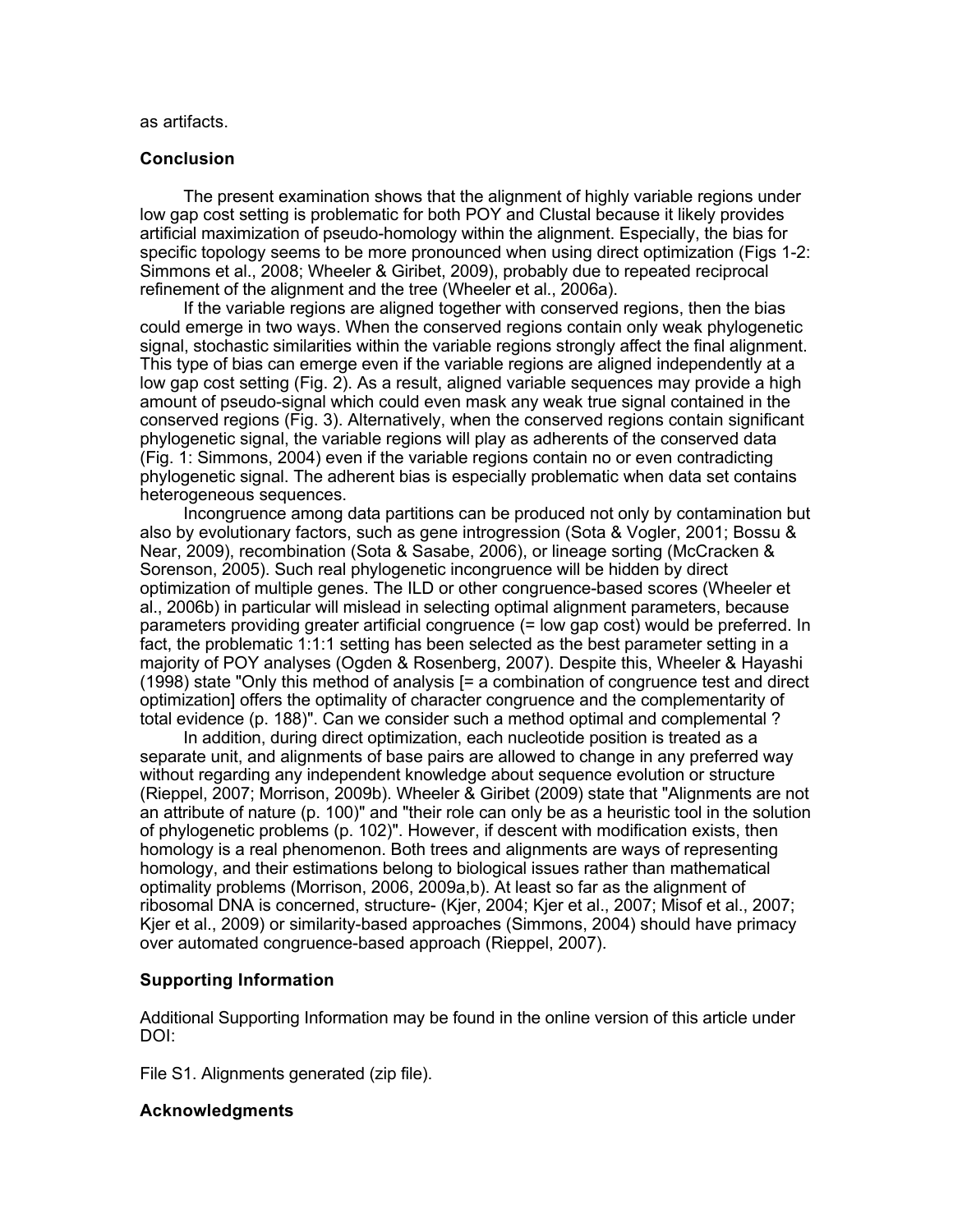I thank Karl Kjer for discussion on the idea. I also thank David Morrison, three anonymous reviewers, and Peter Cranston, the editor of *Systematic Entomology*, for their constructive comments on the manuscript*.* This study was supported partly by JSPS grant 18770058. Alignments generated are available also at http://psocodea.org/kazu/ data/poy.

## **References**

- Agolin, M. & D'Haese, C. A. (2009) An application of dynamic homology to morphological characters: direct optimization of setae sequences and phylogeny of the family Odontellidae (Podouromorpha, Collembola). *Cladistics* **25**, 353-385.
- Bossu, C. M. & Near, T. J. (2009) Gene trees reveal repeated instances of mitochondrial DNA introgression in orangethroat darters (Percidae: *Etheostoma*). *Systematic Biology* **58**, 114-129.
- Bybee, S. M., Taylor, S. D., Nelson, C. R. & Whiting, M. F. (2004) A phylogeny of robber flies (Diptera: Asilidae) at the subfamilial level: molecular evidence. *Molecular Phylogenetics and Evolution* **30**, 789-797.
- Damgaard, J., Andersen, N. M. & Meier, R. (2005) Combining molecular and morphological analyses of water strider phylogeny (Hemiptera-Heteroptera, Gerromorpha): effects of alignment and taxon sampling. *Systematic Entomology* **30**, 289-309.
- Edgecombe, G. D., Giribet, G. & Wheeler, W. C. (2003) Phylogeny of Henicopidae (Chilopoda: Lithobiomorpha): a combined analysis of morphology and five molecular loci. *Systematic Entomology* **27**, 31-64.
- Golubchik, T., Wise, M. J., Easteal, S. & Jermiin, L. S. (2007) Mind the gaps: Evidence of bias in estimates of multiple sequence alignments. *Molecular Biology and Evolution* **24**, 24233-2442.
- Hebsgaard, M. B., Andersen, N. M. & Damgaard, J. (2004) Phylogeny of the true water bugs (Nepomorpha: Hemiptera: Heteroptera) based on 16S and 28S rDNA and morphology. *Systematic Entomology* **29**, 488-508.
- Jarvis, K. J., Haas, F. & Whiting, M. F. (2005) Phylogeny of earwigs (Insecta: Dermaptera) based on molecular and morphological evidence: reconsidering the classification of Dermaptera. *Systematic Entomology* **30**, 442-453.
- Kehlmaier, C. & Assmann, T. (2010) Molecular analysis meets morphology-based systematics - a synthetic approach for Chalarinae (Insecta: Diptera: Pipunclidae). *Systematic Entomology* **35**, 181-195.
- Kjer, K. M. (2004) Aligned 18S and insect phylogeny. *Systematic Biology* **53**, 506-514.
- Kjer, K. M., Gillespie, J. J. & Ober, K. A. (2007) Opinions on multiple sequence alignment, and an empirical comparison of repeatability and accuracy between POY and structural alignment. *Systematic Biology* **56**, 133-146.
- Kjer, K. M., Roshan, U. & Gillespie, J. J. (2009) Structural and evolutionary consideration for multiple sequence alignment of RNA, and the challenges for algorithms that ignore them. Pp. 105-149, in Rosenberg, M. S. (ed), Sequence alignment: Methods, models, concepts, and strategies. University of California Press, Berkeley, CA.
- Larkin M. A., Blackshields G., Brown N. P. et al (2007) Clustal W and Clustal X version 2.0. *Bioinfomatics* **23**, 2947-2948.
- Maddison, D. R. & Maddison, W. P. (2000) MacClade 4: Analysis of phylogeny and character evolution. Sinauer Associates, Sunderland, MA.
- McCracken, K. G. & Sorenson, M. D. (2005) Is homoplasy or lineage sorting the source of incongruent mtDNA and nuclear gene trees in the stiff tailed ducks (*Nomonyx-Oxyura*)? *Systematic Biology* **54**, 35-55.
- Mickevich, M. F. & Farris, J. S. (1981) The implications of congruence in *Menidia*. *Systematic Zoology* **30**, 351-370.
- Misof, B., Niehuis, O., Bischoff, I., Rickert, A., Erpenbeck, D. & Staniczek, A. (2007)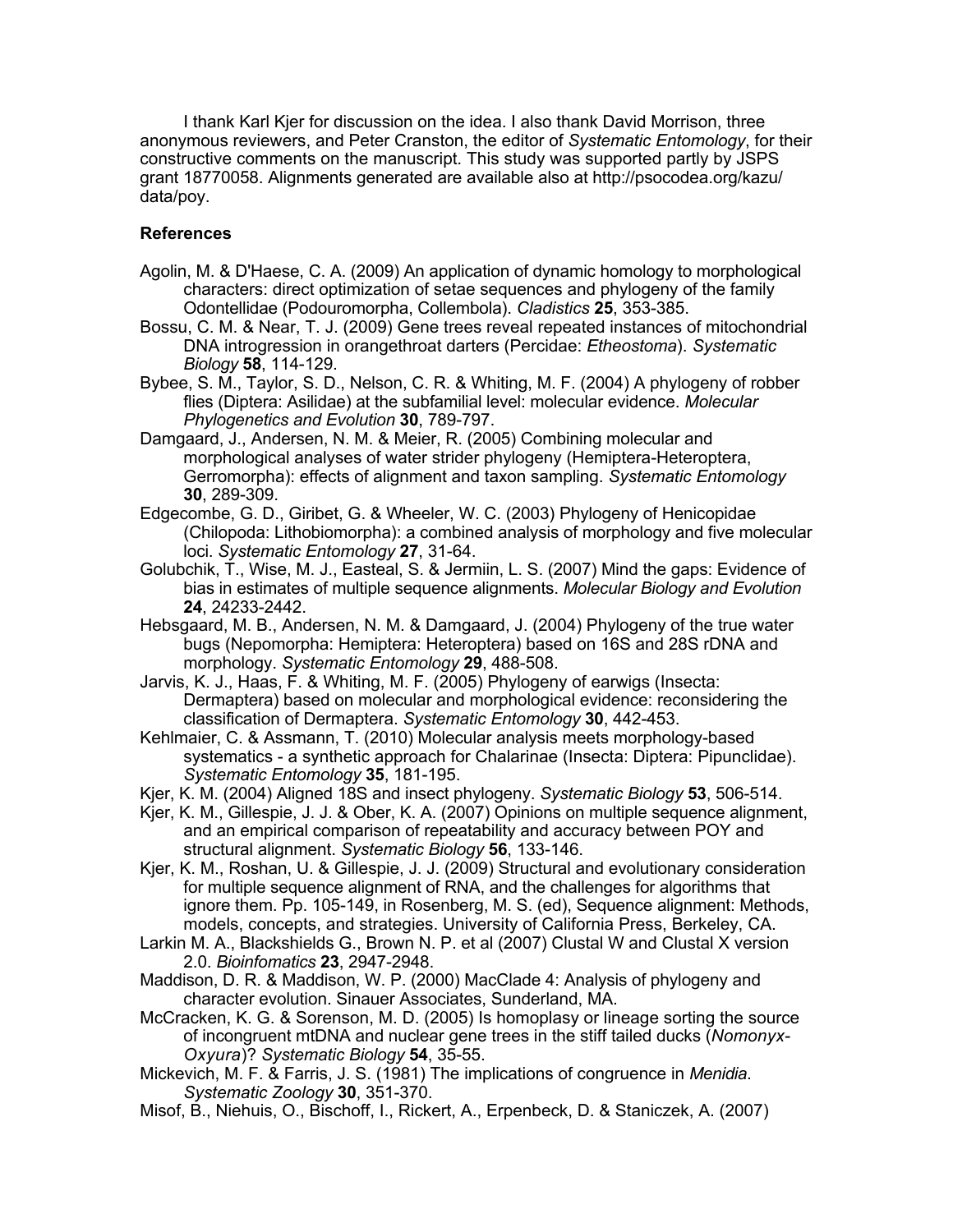Towards an 18S phylogeny of hexapods: Accounting for group specific character covariance in optimized mixed nucleotide/doublet models. *Zoology* **110**, 409-429.

- Morrison, D. A. (2006) Multiple sequence alignment for phylogenetic purposes. *Australian Systematic Botany* **19**, 479-539.
- Morrison, D. A. (2009a) Why would phylogeneticists ignore computerized sequence alignment? *Systematic Biology* **58**, 150-158.
- Morrison, D. A. (2009b) A framework for phylogenetic sequence alignment. *Plant Systematics and Evolution* **282**, 127-149.
- Ogden, T. H. & Rosenberg, M. S. (2007) Alignment and topological accuracy of the direct optimization approach via POY and traditional phylogenetics via ClustalW + PAUP\*. *Systematic Biology* **56**, 182-193.
- Ogden, T. H., Whiting, M. F. & Wheeler, W. C. (2005) Poor taxon sampling, poor character sampling, and non-repeatable analyses of a contrived data set do not provide a more credible estimate of insect phylogeny: a reply to Kjer. *Cladistics* **21**, 295-302.
- Rieppel, O. (2007) The nature of parsimony and instrumentalism in systematics. *Journal of Zoological Systematics and Evolutionary Researches* **45**, 177-183.
- Robertson, J. A., Mchugh, J. V. & Whiting, M. F. (2004) A molecular phylogenetic analysis of the pleasing fungus beetles (Coleoptera: Erotylidae): evolution of color patterns, gregariousness and mycophagy. *Systematic Entomology* **29**, 173-187.
- Robillard, T., Legendre, F., Desutter-Grandcolas, L. & Grandcolas, P. (2006) Phylogenetic analysis and alignment of behavioral sequences by direct optimization. *Cladistics* **22**, 602-622.
- Schuh, R. T., Weirauch, C. & Wheeler, W. C. (2009) Phylogenetic relationships within the Cimicomorpha (Hemiptera: Heteroptera): a total-evidence analysis. *Systematic Entomology* **34**, 15-48.
- Simmons, M. P. (2004) Independence of alignment and tree search. *Molecular Phylogenetics and Evolution* **31**, 874-879.
- Simmons, M. P., Müller, K. F. & Webb, C. T. (2008) The relative sensitivity of different alignment methods and character coding in sensitivity analysis. *Cladistics* **24**, 1039-1050.
- Sorenson, M. D. & Franzosa, E. A. (2007) TreeRot, version 3. Boston University, Boston, MA (software distributed by authors available at http://people.bu.edu/msoren/ TreeRot.html).
- Sota, T. & Sasabe, M. (2006) Utility of nuclear allele networks for the analysis of closely related species in the genus *Carabus*, subgenus *Ohomopterus*. *Systematic Biology* **55**, 329-344.
- Sota, T. & Vogler, A. P. (2001) Incongruence of mitochondrial and nuclear gene trees in the carabid beetles *Ohomopterus*. *Systematic Biology* **50**, 39-51.
- Swofford, D. L. (2002) PAUP\*: Phylogenetic analysis using parsimony (\*and other methods), Version 4.0b10. Sinauer Associates, Sunderland, MA.
- Terry, M. D. & Whiting, M. F. (2005a) Mantophasmatodea and phylogeny of the lower neopterous insects. *Cladistics* **21**, 240-257.
- Terry, M. D. & Whiting, M. F. (2005b) Comparison of two alignment techniques within a single complex data set: POY versus Clustal. *Cladistics* **21**, 272-281.
- Varón, A., Vinh, L. S. & Wheeler, W. C. (in press) POY version 4: phylogenetic analysis using dynamic homologies. *Cladistics* \*\*, \*\*-\*\*.
- Wheeler, W. C. (2003) Implied alignment: a synapomorphy-based multiple-sequence alignment method and its use in cladogram search. *Cladistics* **19**, 261-268.
- Wheeler, W. C. & Giribet, G. (2009) Phylogenetic hypotheses and the utility of multiple sequence alignment. Pp. 95-104 in Rosenberg, M. S. (ed), Sequence alignment: Methods, models, concepts, and strategies. University of California Press, Berkeley, CA.
- Wheeler, W. C., Gladstein, D. & De Laet, J. (1996-2003) POY, Version 3.0. American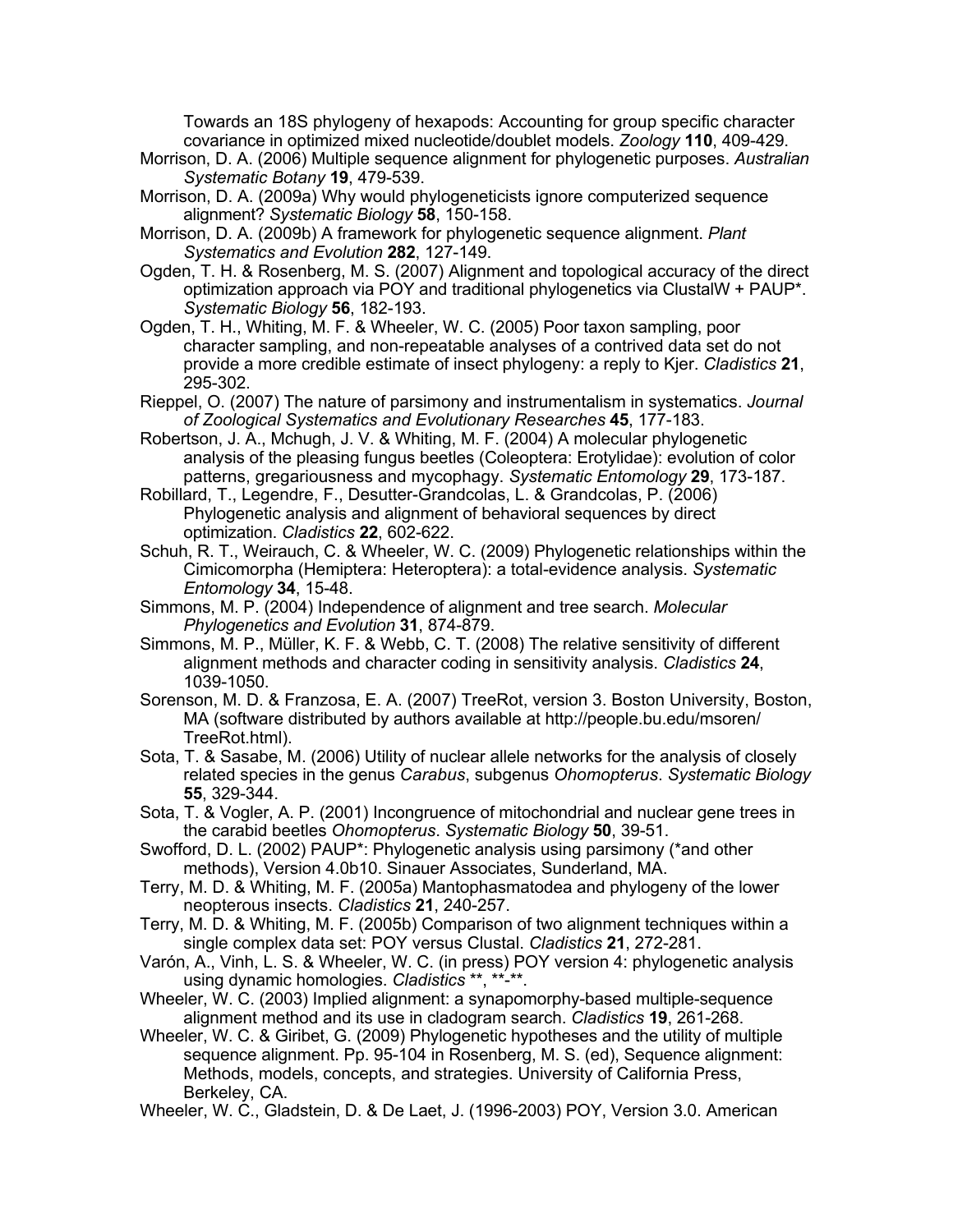Museum of Natural History, New York, NY.

Wheeler, W. C. & Hayashi, C. Y. (1998) The phylogeny of the extant chelicerate orders. *Cladistics* **14**, 173-192.

- Wheeler, W. C., Aagesen, L., Arango, C. P., Faivovich, J., Grant, T., D'Haese, C., Janies, D., Smith, W. L., Varon, A. & Giribet, G. (2006a) Dynamic homology and phylogenetic systematics: a unified approach using POY. American Museum of Natural History, New York, NY.
- Wheeler, W. C., Ramírez, M. J., Aagesen, L. & Schulmeister, S. (2006b) Partition-free congruence analysis: implications for sensitivity analysis. *Cladistics* **22**, 256-263.
- Whiting, M. F. (2002) Phylogeny of the holometabolous insect orders: molecular evidence. *Zoologica Scripta* **31**, 3-15.
- Whiting, M. F. & Whiting, A. S. (2004) Is wing recurrence *really* impossible?: a reply to Trueman *et al. Systematic Entomology* **29**, 140-141.
- Xie, Q., Tian, X., Qin, Y. & Bu, W. (2009) Phylogenetic comparison of local length plasticity of the small subunit of nuclear rDNA among all hexapoda orders and the impact of hyper-length-variation on alignment. *Molecular Phylogenetics and Evolution* **59**, 310-316.
- Yoshizawa, K. (2004) Molecular phylogeny of major lineages of *Trichadenotecnum* and a review of diagnostic morphological characters (Psocoptera: Psocidae). *Systematic Entomology* **29**, 383-394.
- Yoshizawa, K. & Johnson, K. P. (2005) Aligned 18S for Zoraptera (Insecta): Phylogenetic position and molecular evolution. *Molecular Phylogenetics and Evolution* **37**, 572-580.

Accepted January 5<sup>th</sup> 2010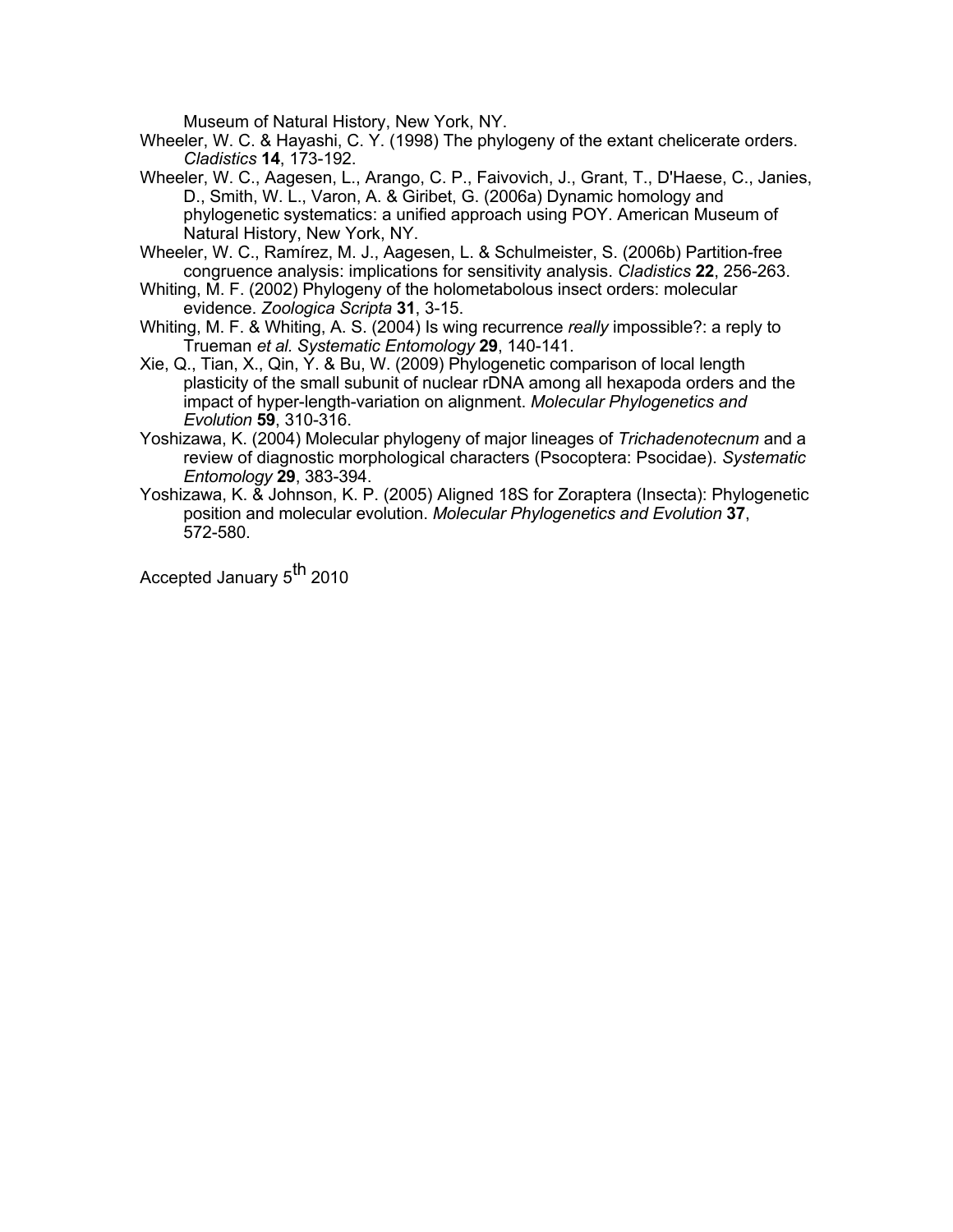### Figure caption

- Fig. 1. Bootstrap consensus trees estimated from the real data (Yoshizawa, 2004) and random data alignments (aligned with real data) generated by different parameter strategies (see text for detail). Terminal taxa are labeled according to Table 1. Broken lines indicate branches which disagree between those estimated from the true and random data. Bootstrap support for branches is indicated by asterisks: \*\*\* = 100%; \*\* ≥ 90%; \* ≥ 70%; none ≥ 50%.
- Fig. 2. Bootstrap consensus tree estimated from data matrices generated from random data aligned independently. See Fig. 1 for detail.
- Fig. 3. (Top) Parsimonious trees estimated from the data presented in Bybee et al. (2004). Trees estimated from the full data set (left-black), conserved blocks (rightblue), and variable blocks (left-red) are shown. Numbers without parentheses are bootstrap support values (100 replicates) higher than 50% (black from the full data set and red from the variable blocks). Numbers in parentheses are partitioned Bremer support values from conserved blocks (blue) and variable blocks (red). Taxon labels are according to the data prepared by Bybee et al. (2004). Differences in topologies are indicated by green lines.

(Bottom) Part of the implied alignment presented in Bybee et al. (2004). Different nucleotides are indicated by different colors (red: A; blue: T; green: C; yellow: G). White areas indicate gaps or missing data.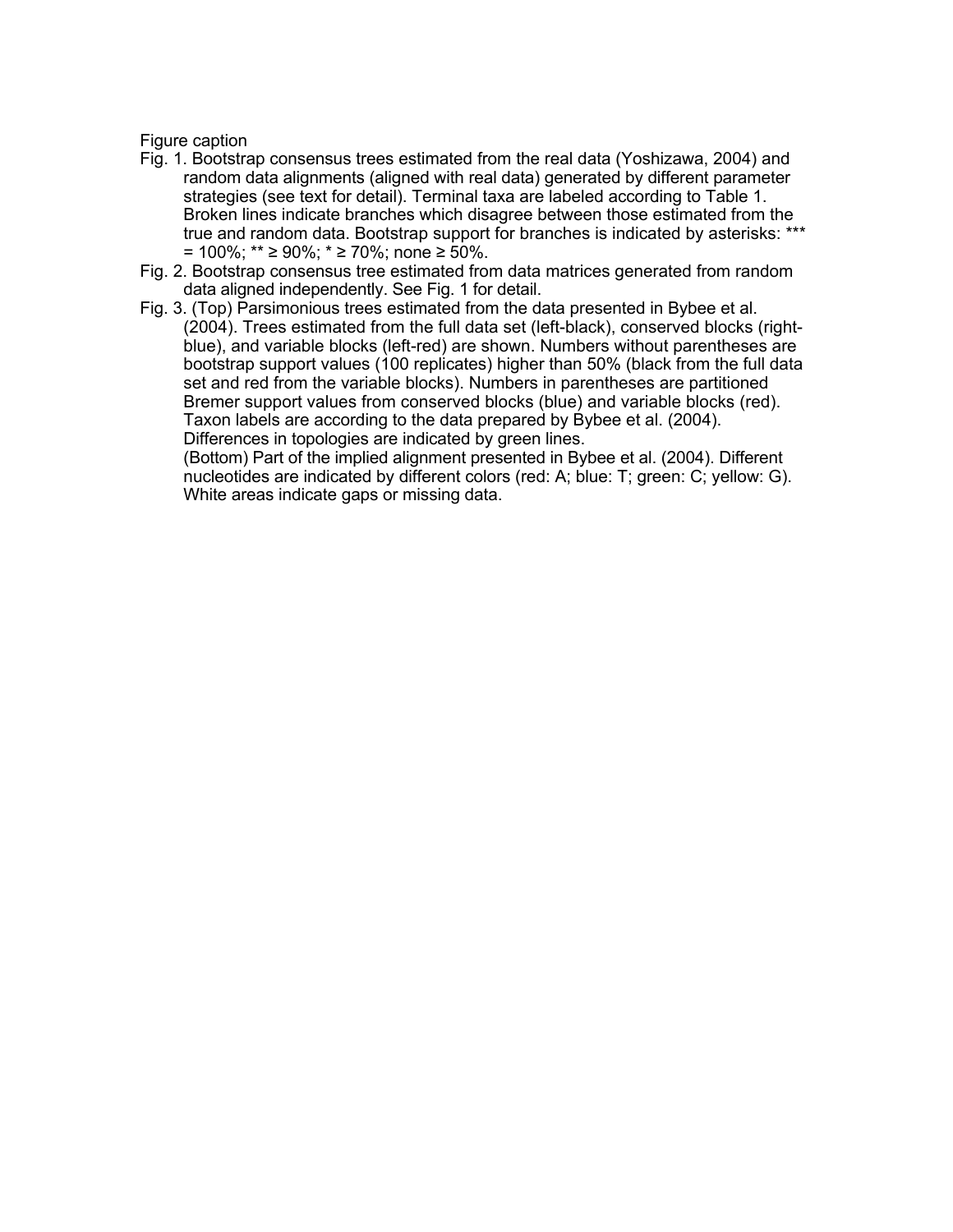# real data





random data: aligned with real data

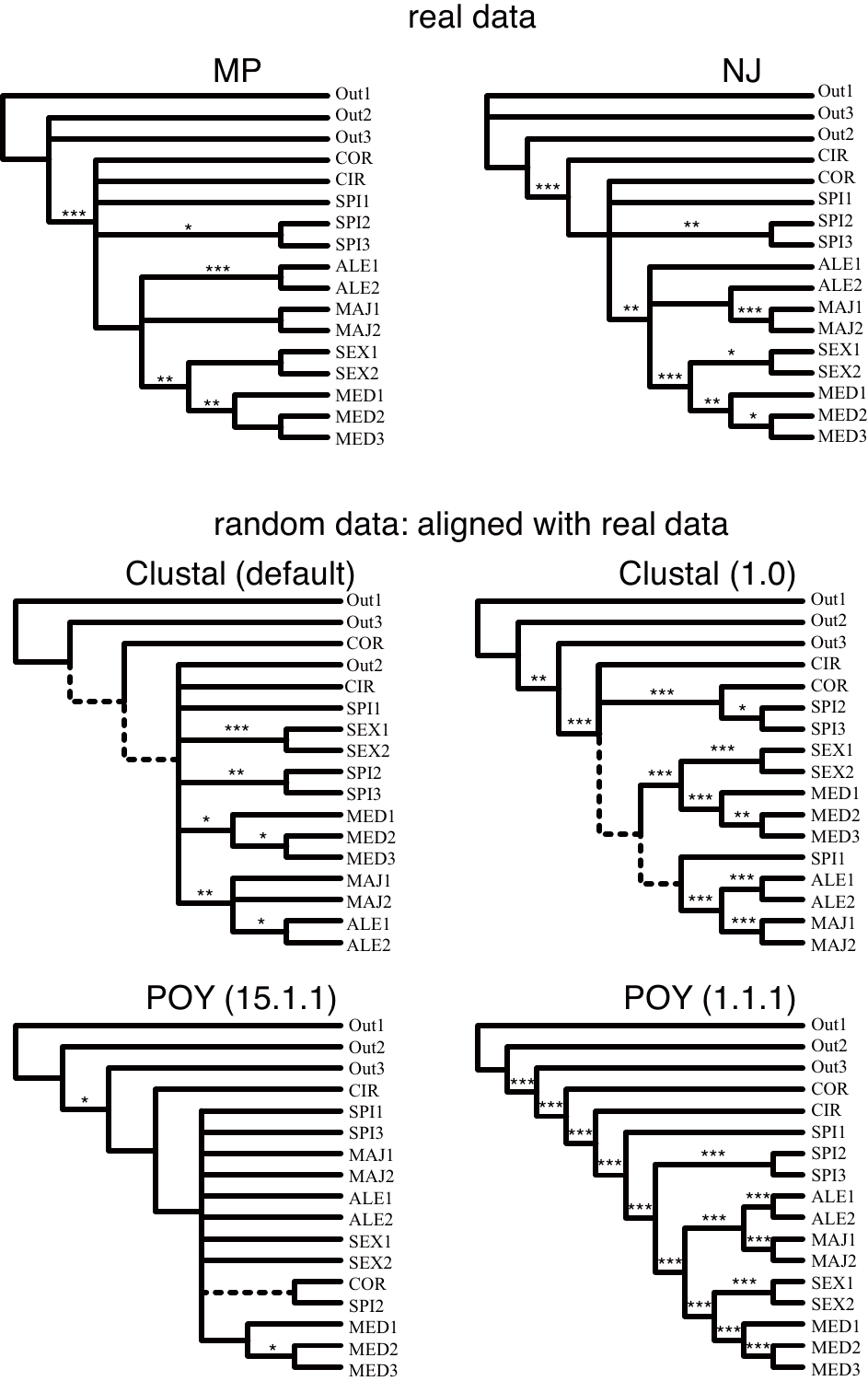random data: aligned independently